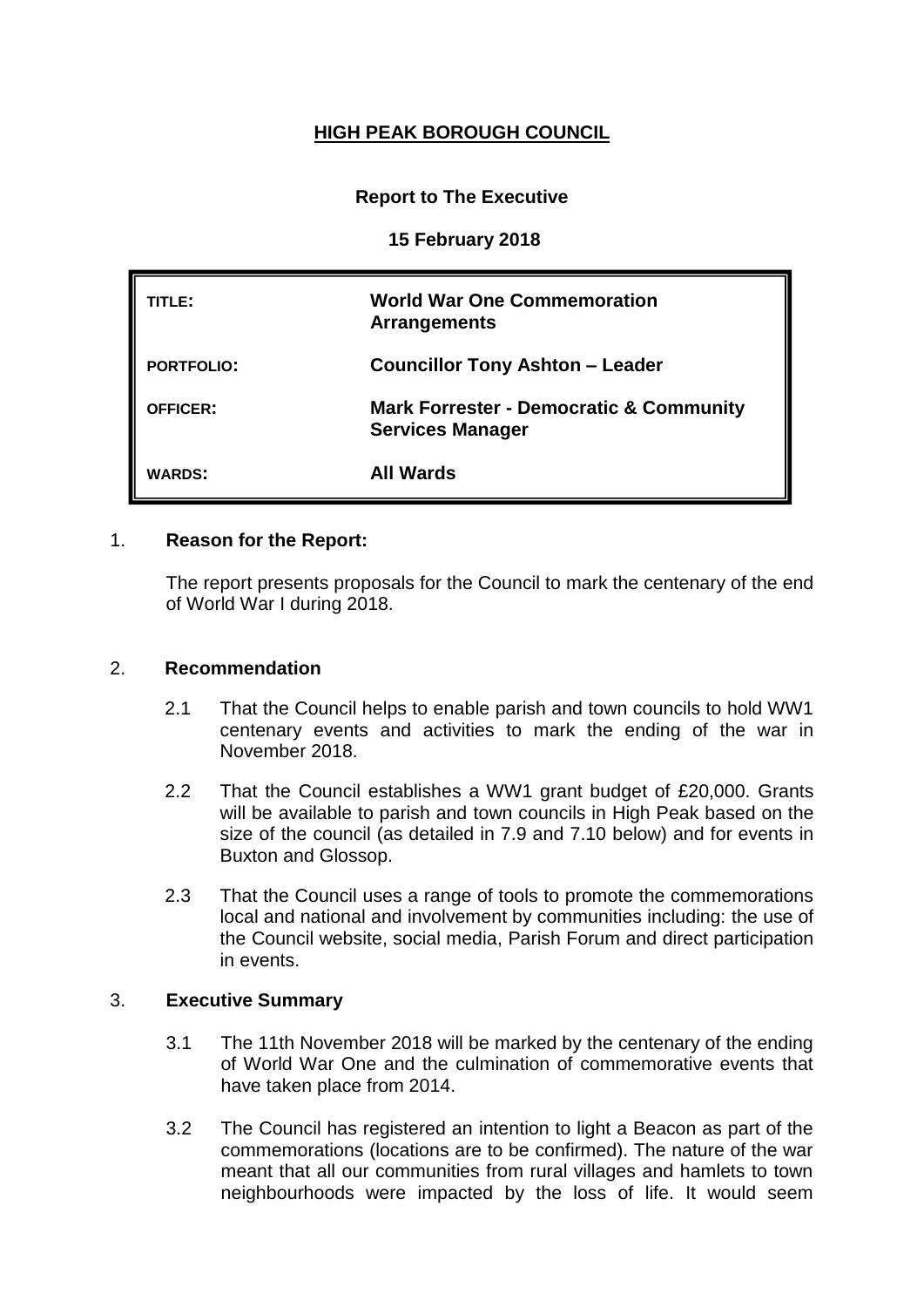appropriate therefore that the Council encourages all our communities to mark the centenary by holding beacon events and organising associated activity.

- 3.3 It is proposed to establish a WW1 grant budget of £20,000. Funds will be available to every parish/town council in High Peak and also for events in Buxton and Glossop. A grant of £750 will be available for each of the three Town Councils (Whaley Bridge, New Mills and Chapel-en-le-Frith) with £550 available for each of the remaining parish Councils. The balance of the grant budget is for the Buxton and Glossop events which the Borough Council will facilitate or lead as appropriate.
- 3.4 In order to qualify for a grant parishes will be asked to complete an application form. Parishes may wish to make a joint application, and may elect for a local community group to organise and undertake appropriate activity in their community. Applications will be assessed by a cross party panel which would ensure that applications meet required criteria.
- 3.5 For Glossop and Buxton (areas not represented by Town or Parish Council) it is proposed that the Councils' Member and Community Service Officers assist to bring voluntary/community groups together and organise events.

### 4. **How this report links to Corporate Priorities**

4.1 Effective relationship with strategic partners.

### 5. **Options and Analysis**

- 5.1 That the Council creates a £20,000 WW1 grants budget as proposed in this report. (Recommended)
- 5.2 That the Council creates a budget of a different amount and/or a different mechanism for allocating the grant. (Not recommended)
- 5.3 That the Council does not create a WW1 grant budget. (Not recommended)

### 6. **Implications**

6.1 Community Safety - (Crime and Disorder Act 1998)

No implications

6.2 Workforce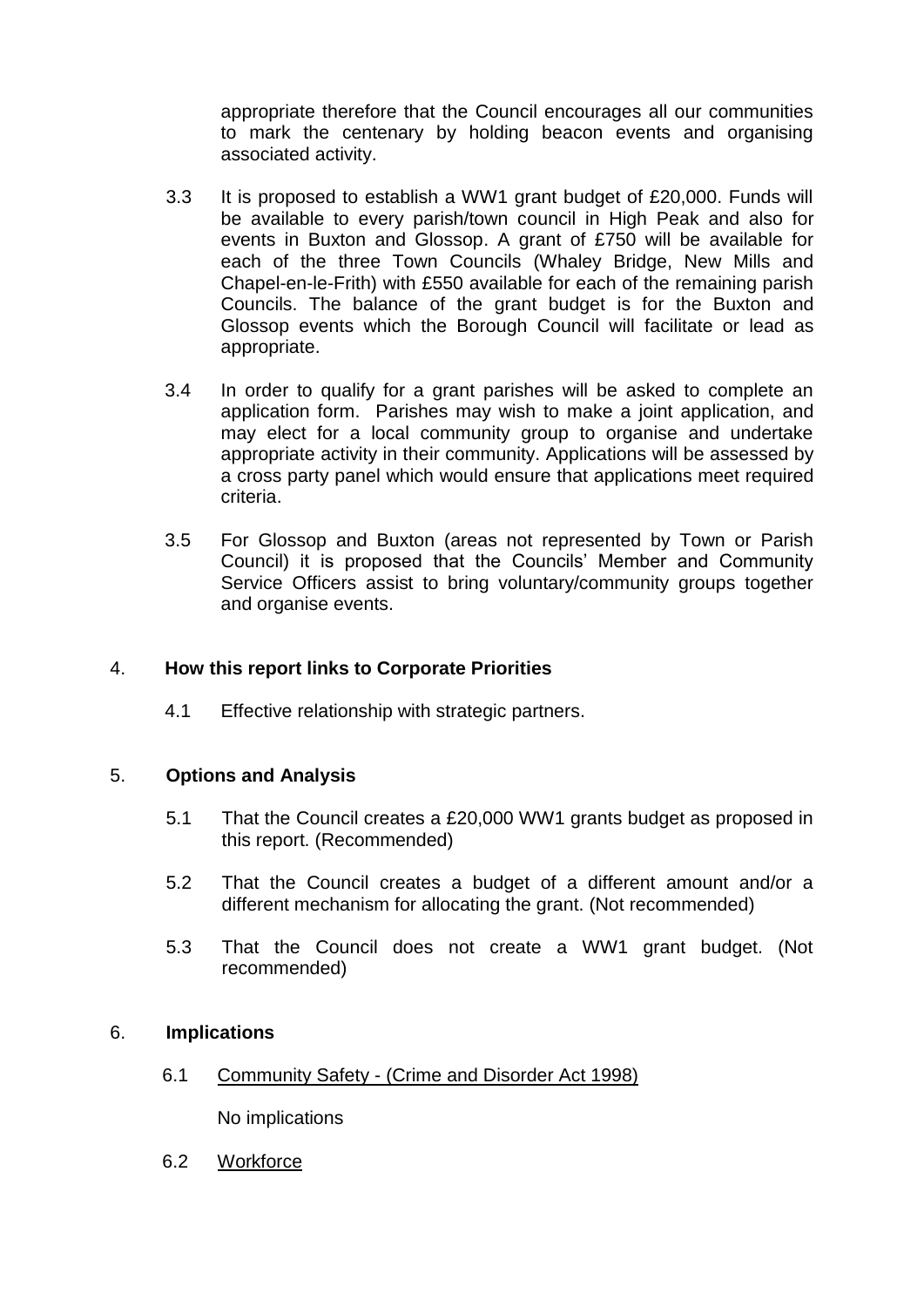No implications

### 6.3 Equality and Diversity/Equality Impact Assessment

WW1 impacted across our community and people from many nations. Commemorative events are an opportunity to bring together all sections of our community. The Council's guidelines for the WW1 grant should encourage grant recipients to think about how they can make their activities and events as inclusive as possible.

## 6.4 Financial Considerations

This is a non recurring budget growth item.

6.5 Legal

No implications

6.6 Sustainability

No implications

6.7 Internal and External Consultation

No implications

### 6.8 Risk Assessment

No significant risks are identified. Responsibility for events and activities will rest with grant recipients and while the total budget is £20,000 individual grants are a maximum of £1,000. In the eventuality that the Council takes direct responsibility for beacon and other events in Buxton and Glossop risk assessments will be undertaken by Council Officers as part of the planning process.

# 7. **Background and Detail**

- 7.1 The 11th November 2018 will be marked by the centenary of the ending of World War One and the culmination of commemorative events that have taken place from 2014.
- 7.2 The Department for Digital, Culture, Media and Sport is leading Government plans for WWI commemorations. So far details for the following events have been published (the full programme will be announced in early 2018):
	- The Lest We Forget Children's Concert Saturday, 3 November 2018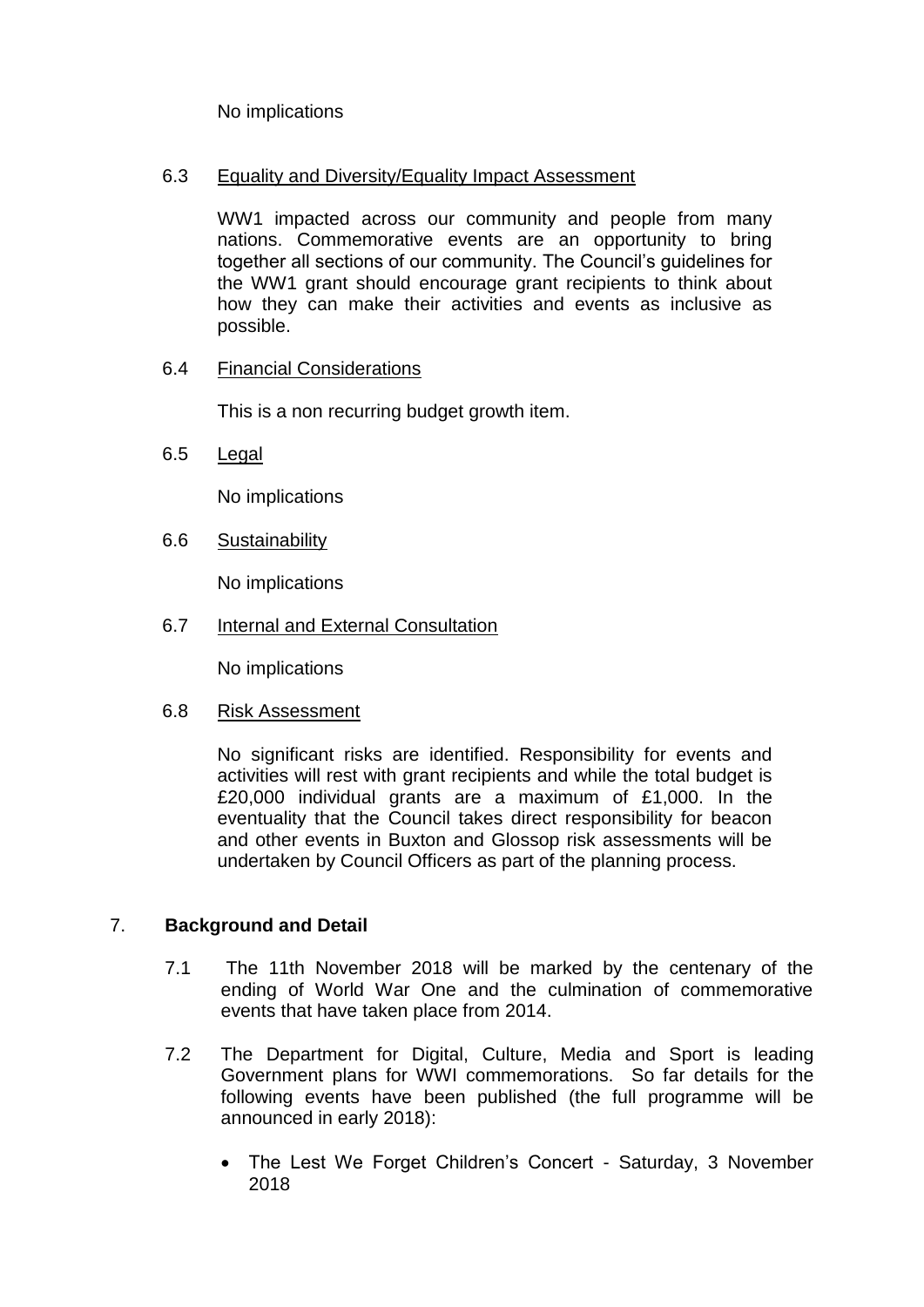This will take place at the Gentings arena, NEC Birmingham. Tickets are expected to go on sale early 2018.

• Battle's Over – Beacons of Light 7.00pm Sunday, 11 November 2018

More than 1,000 Beacons of Light will be lit throughout the United Kingdom followed by the ringing of church bells.

Ceremony at Westminster Abbey – Sunday, 11 November 2018

National commemorations will end with a service that will reflect on the Centenary, recognise the impact of the war after the Armistice, and give thanks to all those who were affected over the course of the conflict.

- 7.3 The Royal British Legion also has a number of projects underway such as Every One Remembered and Centenary Fields. Further details for their campaign events during 2018 will be announced shortly. It is understood that these will be based on regional events and end in London.
- 7.4 It is anticipated that a number of activities will take place during the last 100 days of national commemorations from 8 August to 11 November 2018.
- 7.5 The Council has registered an intention to light a Beacon as part of the commemorations (locations are to be confirmed).
- 7.6 The nature of the war meant that all our communities from rural villages and hamlets to town neighbourhoods were impacted by the loss of life. A fact reflected in the many war memorials to be found in villages and parish churches as well as those in our towns. It would seem appropriate therefore that the Council encourages all our communities to mark the centenary.
- 7.7 In addition to the lighting of Beacons it is proposed that a programme of events be created in liaison with partner organisations. This could build on engagements that take place as part of the annual civic calendar. These include:
	- o Armed Forces Week w/c 25 June 2018
	- $\circ$  Civic Service dates to be confirmed following election of Mayor
	- o Mercian Regiment Annual Pilgrimage July 2018
	- o Merchant Navy Day Monday, 3 September 2018
- 7.8 Additional events could include organising acts of remembrance at church services or inviting the Mercian Regiment to march in the area Internally, fund raising days could also be held in aid of the armed forces charities.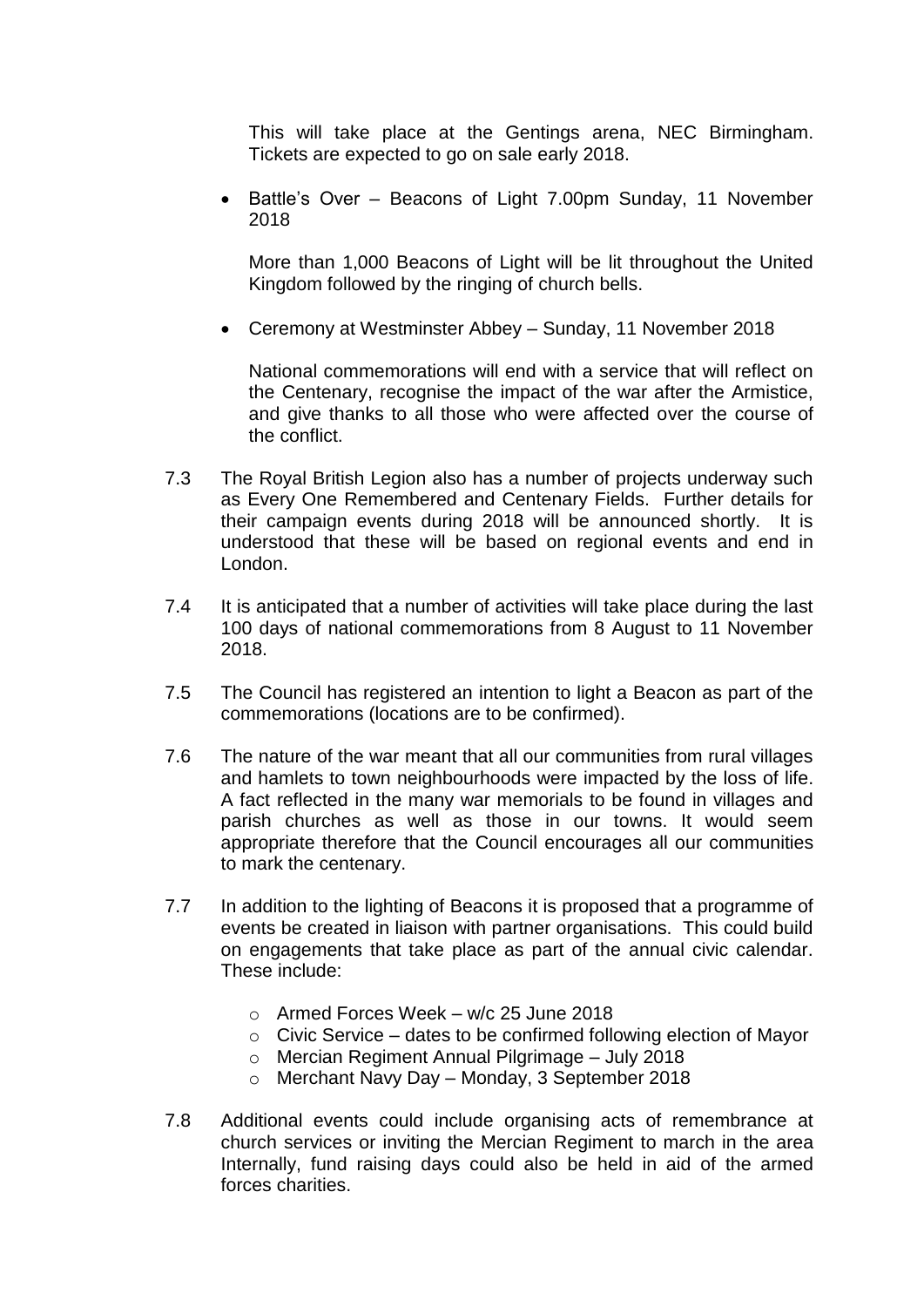Funding Arrangements

- 7.9 It is proposed that the Council helps to enable parish/town councils to hold their own events and activities, promote civic participation or clean/repair war memorials etc. by making grants available and by signposting to other organisations which can assist such as:
	- o Historic England
	- o Heritage Lottery Fund
	- o War Memorials Trust
- 7.10 It is proposed to establish a WW1 grant budget of £20,000. Funds will be available to every parish/town council in High Peak and also for events in Buxton and Glossop. A grant of £750 will be available for each of the three Town Councils (Whaley Bridge, New Mills and Chapel-en-le-Frith) with £550 available for each of the remaining parish Councils. The balance of the grant budget (£10,000) will be used for the Buxton and Glossop events which the Borough Council will facilitate or lead as appropriate.
- 7.11 It is proposed that town and parish councils be advised of the funds available to them. There will be an application form for them to complete. Parishes may wish to make a joint application or may support a local community group to organise and undertake appropriate activity in their community. The fund could be available to community groups where the town/parish Council gives its support to the application. Applications would be assessed by a cross party panel which would ensure that applications meet required criteria.
	- 7.11.1 The grant criteria will be that the grant is used to hold a beacon event on 11th November 2018 or for preparations leading up to an event on this date.
	- 7.11.2 The nature of the beacon event can vary from parish to parish as appropriate to local circumstances. Beacons may be large and highly visible or small in nature and visible to a specific location, depending on local circumstances it may be appropriate to light candles within a building (for example where a war memorial is placed within a building).
	- 7.11.3 The grant could pay for a beacon, for refreshments for those attending an event, for the preparation of the area to be used to light a beacon, for cleaning the local war memorial, for events and activities which are intended to culminate at the beacon event.
- 7.12 For Buxton and Glossop, areas in the High Peak that are not represented by Town or Parish Council, it is proposed that the Councils' Member and Community Service Officers assist to bring